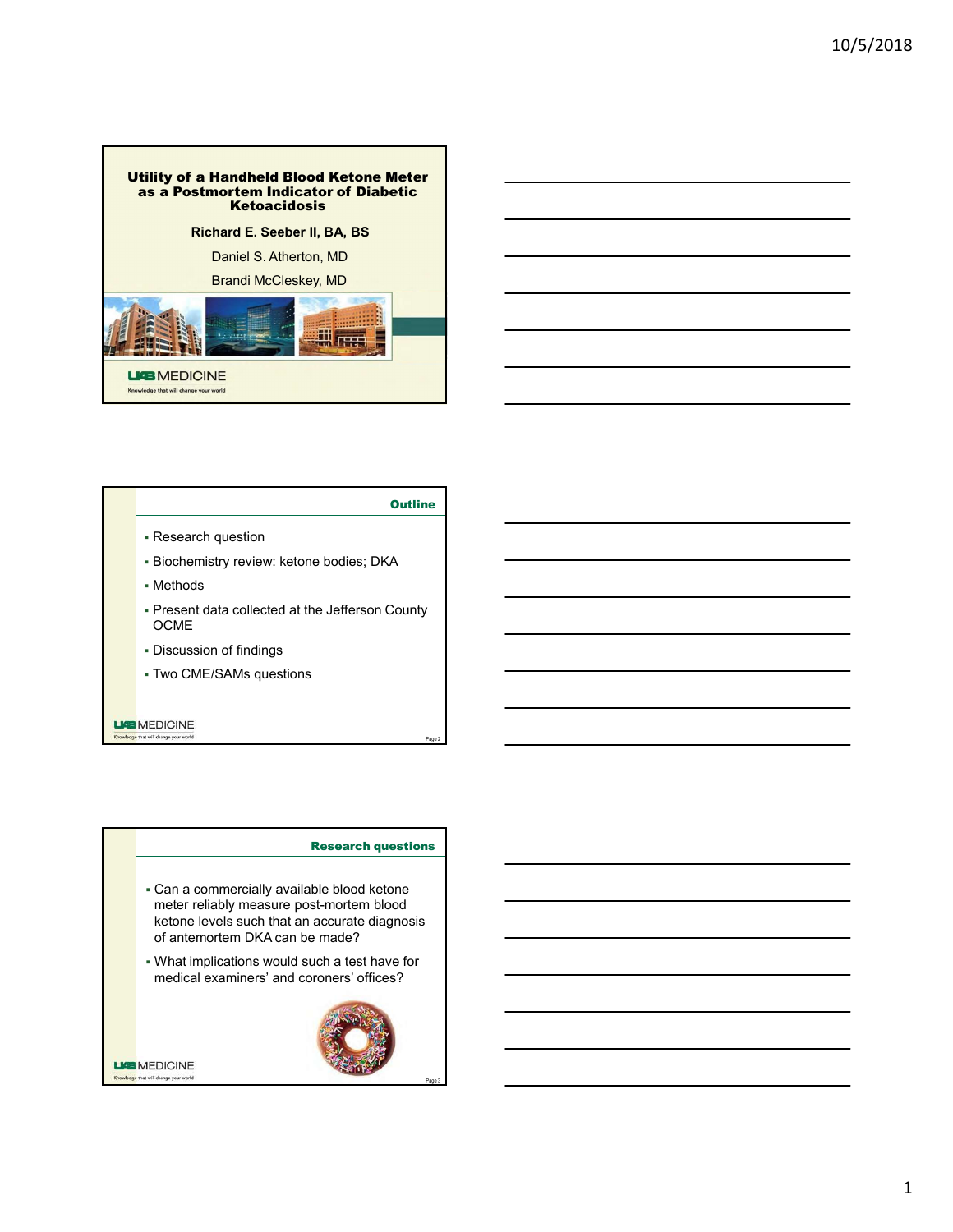10/5/2018<br>Biochemistry: Glucose and ketones 1<br>ife, blood glucose levels may be<br>tested using commercially-available<br>coces meters; in a living patient with<br>cood glucose levels may be significantly<br>od (>250 mg/dL) During life, blood glucose levels may be reliably tested using commercially-available blood glucose meters; in a living patient with DKA, blood glucose levels may be significantly deranged (>250 mg/d)<br>
During life, blood glucose and ketones 1<br>
During life, blood glucose revels may be<br>
blood glucose maters; in a living palient with<br>
Dick, blood glucose changes Page 4 Biochemistry: Glucose Changes<br>
4 Electric methods and the consistent of the stability experiments of the postmortem vitreous glucose stability of the standard glucose stability of the state of postmortem blood glucose changes<br>
<br>
For postmortem blood gluco



- In life, blood solutes equilibrate with the vitreous humor.
	-
- diagnosis when taking clinical picture, PMH ood glucose levels may be significantly<br>
A, blood glucose levels may be significantly<br>
Transpace (2250 mg/dL)<br>
Postmortem blood glucose changes<br>
Sinchemistry: Glucose and ketones 2<br>
Iife, blood solutes equilibrate with the
	- expensive, particularly in smaller or rural

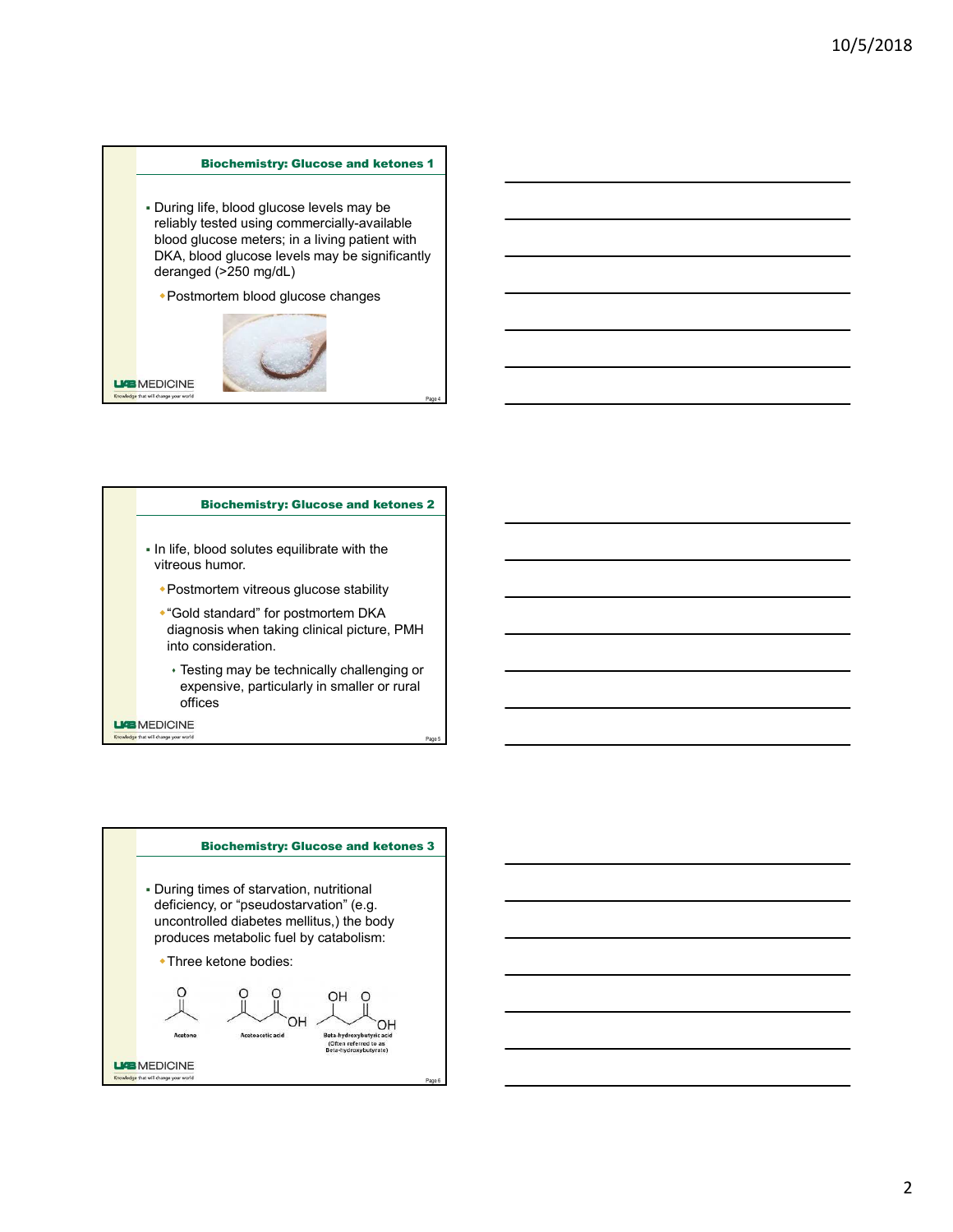- 10/5/2018<br>
Biochemistry: Glucose and ketones 4<br>
tem blood ketone values, in contrast with<br>
ucose values, remain relatively stable<br>
glucose meters; blood ketone meters for<br>
DKA screening<br>
DKA screening Postmortem blood ketone values, in contrast with blood glucose values, remain relatively stable [source]
	-
	- Bloochemistry: Glucose and ketones 4<br>
	Postmortem blood ketone values, in contrast with<br>
	plood glucose values, remain relatively stable<br>
	source]<br>
	in vivo DKA screening<br>
	. Blood ketone meters analyze blood<br>
	. most prevalent Biochemistry: Glucose and ketones 4<br>
	stmortem blood ketone values, in contrast with<br>
	ood glucose values, remain relatively stable<br>
	Blood glucose meters; blood ketone meters for<br> *in vivo* DKA screening<br>
	→ Blood ketone met Blood ketone meters analyze blood concentration of beta-hydroxybutyrate, the most prevalent ketone in the body in setting of DKA. 10/5/2018<br>
	Biochemistry: Glucose and ketones 4<br>
	montem blood ketone values, in contrast with<br>
	diglucase values, remain relatively stable<br>
	cold glucose methes: blood the concerning for DKA and the body in setting of<br>
	Pion o
		- Per packaged instructions, ketone levels >1.5





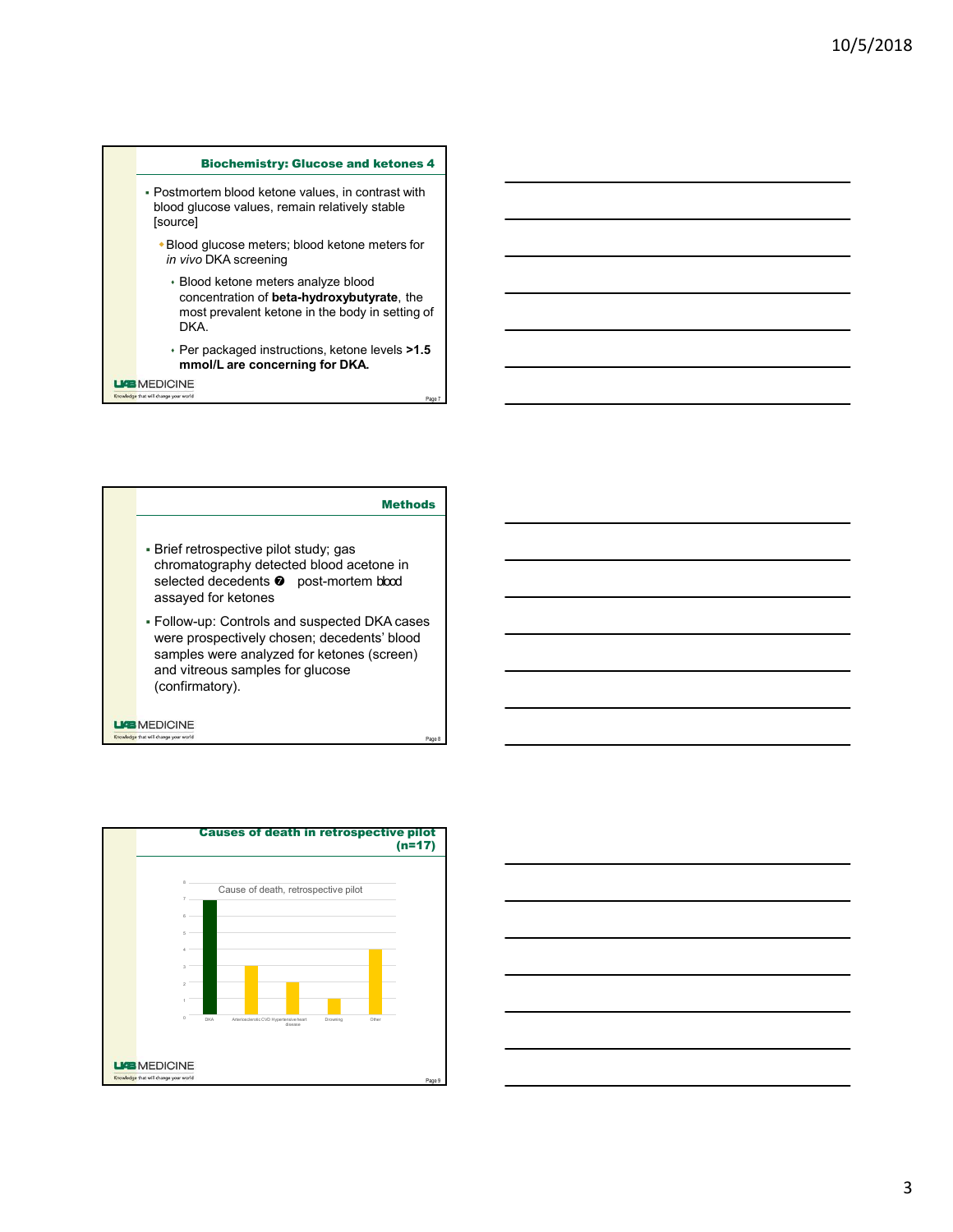









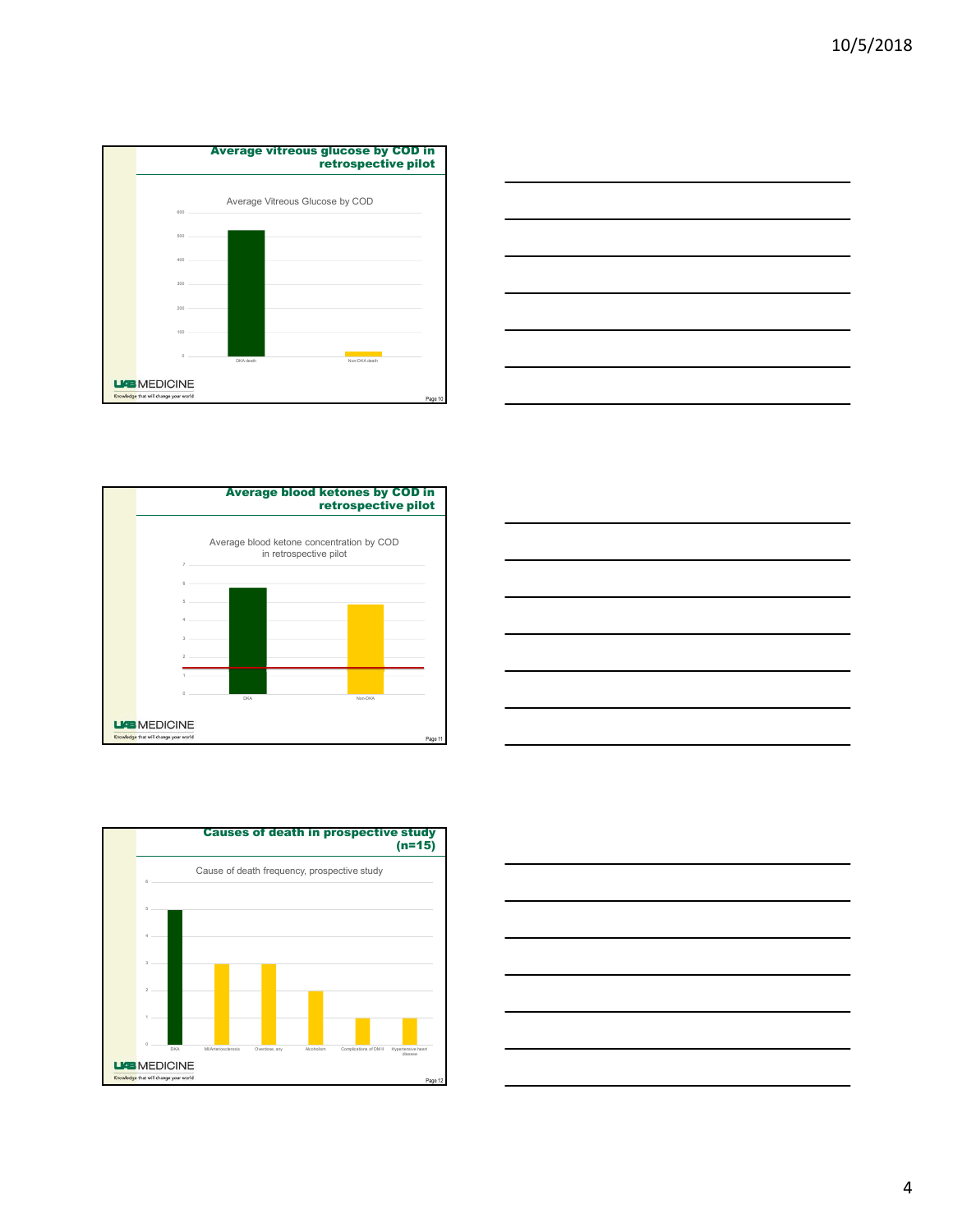



# Conclusions/Discussion

- ketone testing is sensitive but not specific for DKA for retrospectively collected samples; vitreous<br>remains most specific gold standard.
- sensitive and, in this small sample, specific for DKA. All decedents dying of DKA had values > 2.6 mmol/L)<br>• Ramifications for OC/Mes
- 
- 

Conclusion Conclusion Conclusion Conclusion Conclusion Conclusion Conclusion Conclusion Conclusion Conclusion Conclusion Conclusion Conclusion Conclusion Conclusion Conclusion Conclusion Conclusion Conclusion Conclusion Co Retrospective pliot study results - Post-Innoten<br>
Retrospectively ollerds amples; virtuous<br>
for retrospectively collered sample, specific for DKA<br>
remains most specific (grod standard).<br>
Prospective study: Post-Innoten ket Answer B: β-Ketopentanoate<br>
Answer B: β-Ketopetine and analysis, vitrous<br>
Promasculo between hedone atstring is<br>
Sensitive and in this small sample, specific for<br>
DKA. Ald decedents dying of DKA had values - 2.6<br>
mmol/L, Properties specifies (or standard control and the small sample, specific for a<br>Properties and, in this small sample, specific for  $2.6$ <br>membership of DKA had values - 2.6<br>membership of DKA had values - 2.6<br>manifications fo sensitive and, in this small sample, specific for<br>
DKA All decedents dying of DKA had values < 2.6<br>
mmol/L, all others had values < 1 mmol/L (ULN:1.5<br>
Ramifications for OCMes<br>
The art of post-motem diagnosis<br>
The art of p mmol/L, all others had values <1 mmol/L, (ULN:1.5<br>
Ramifications for OCMes<br>
The art of post-mortem diagnosis<br>
The art of post-mortem diagnosis<br>
EDICINE<br>
EDICINE<br>
<br>
COLLESION 1: Which of the following is the most<br>
of acute

Page 15 Question 1: Which of the following is the most prevalent ketone body in the blood in the setting

- 
- 
- 
-